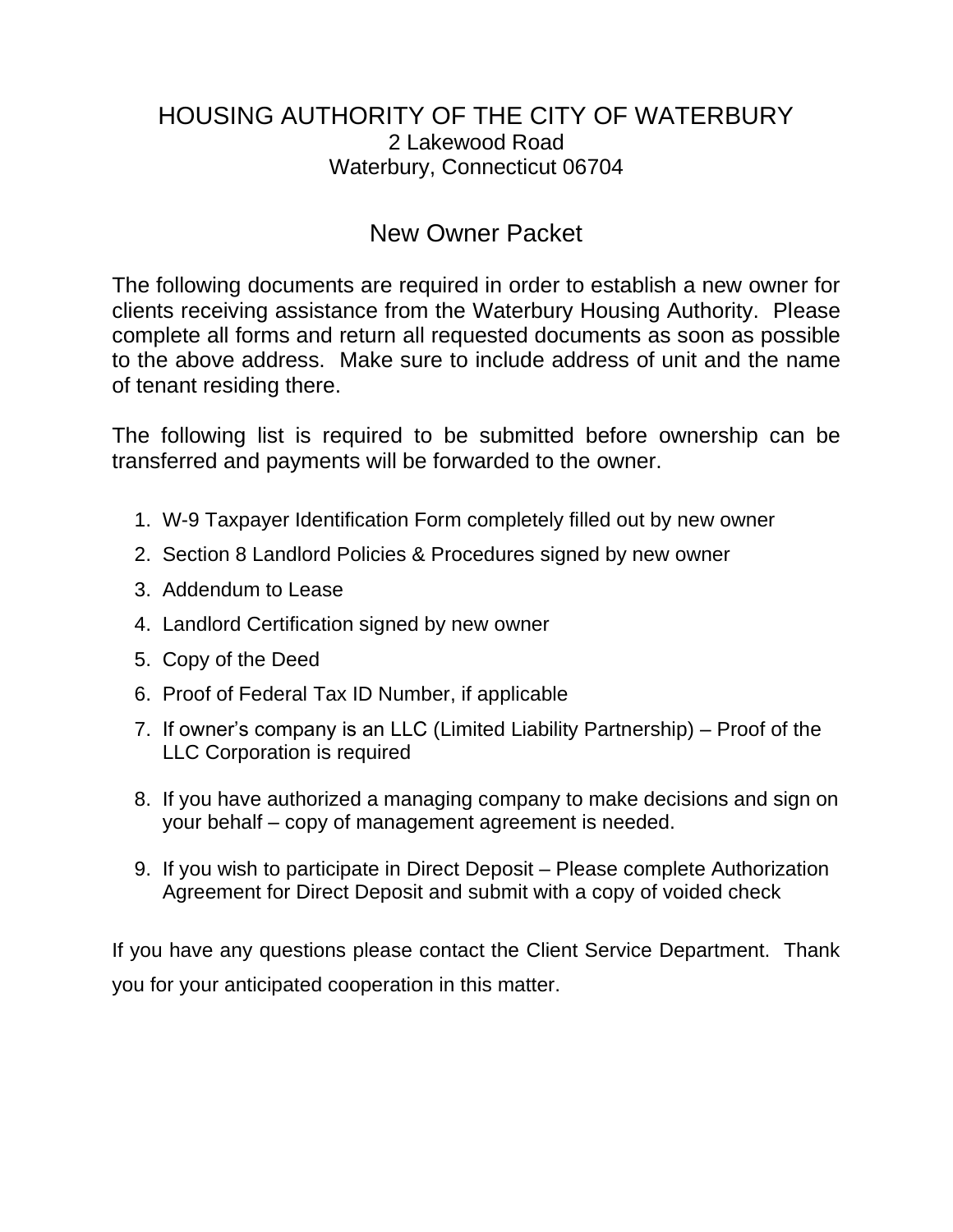## HOUSING AUTHORITY OF THE CITY OF WATERBURY **Section 8 Landlord Policies & Procedures**

Tenants Name

Street Address of Assisted Unit **Construction** Christian Christmas Christmas Christmas Christmas Christmas Christmas Christmas Christmas Christmas Christmas Christmas Christmas Christmas Christmas Christmas Christmas Chris

City, State, Zip Code

### **Ownership of Assisted Unit**

I certify that I am the legal owner or the legally designated agent for the above referenced unit, and that the prospective tenant has no ownership interest in this dwelling unit whatsoever.

### **Approved Residents of Assisted Unit**

I understand that the family members listed on the dwelling lease agreement as approved by the Housing Authority are the only individuals permitted to reside in the unit. I also understand that I am not permitted to live in the unit while I am receiving housing assistance payments.

### **Housing Quality Standards**

I understand my obligations in compliance with the Housing Assistance Payments Contract to perform necessary maintenance so the unit continues to comply with Housing Quality Standards.

#### **Security Deposit and Tenant Rent Payments**

I understand that the amount of security deposit and the tenants' portion of the contract rent are determined by the Housing Authority, and that it is illegal to charge any additional amounts for rent which have been specifically approved by the Housing Authority.

#### **Reporting Vacancies to the Housing Authority**

I understand that should the assisted unit become vacant, I am responsible to notify the Housing Authority immediately in writing.

### **Administrative and Criminal Actions for Intentional Violations**

I understand that failure to comply with the terms and responsibilities of the Housing Assistance Payments contract is grounds for termination of participation in the Section 8 Program. I understand that knowingly falsifying material facts is a violation of State and Federal criminal law.

Signature of Landlord / Agent Telephone # Date

**Warning - Title 18 US Code Section 1001 states that a person is guilty of a felony for knowingly and willingly making false or fraudulent statement to any Department or Agency of the United States. State law may also provide penalties for false or fraudulent statements**.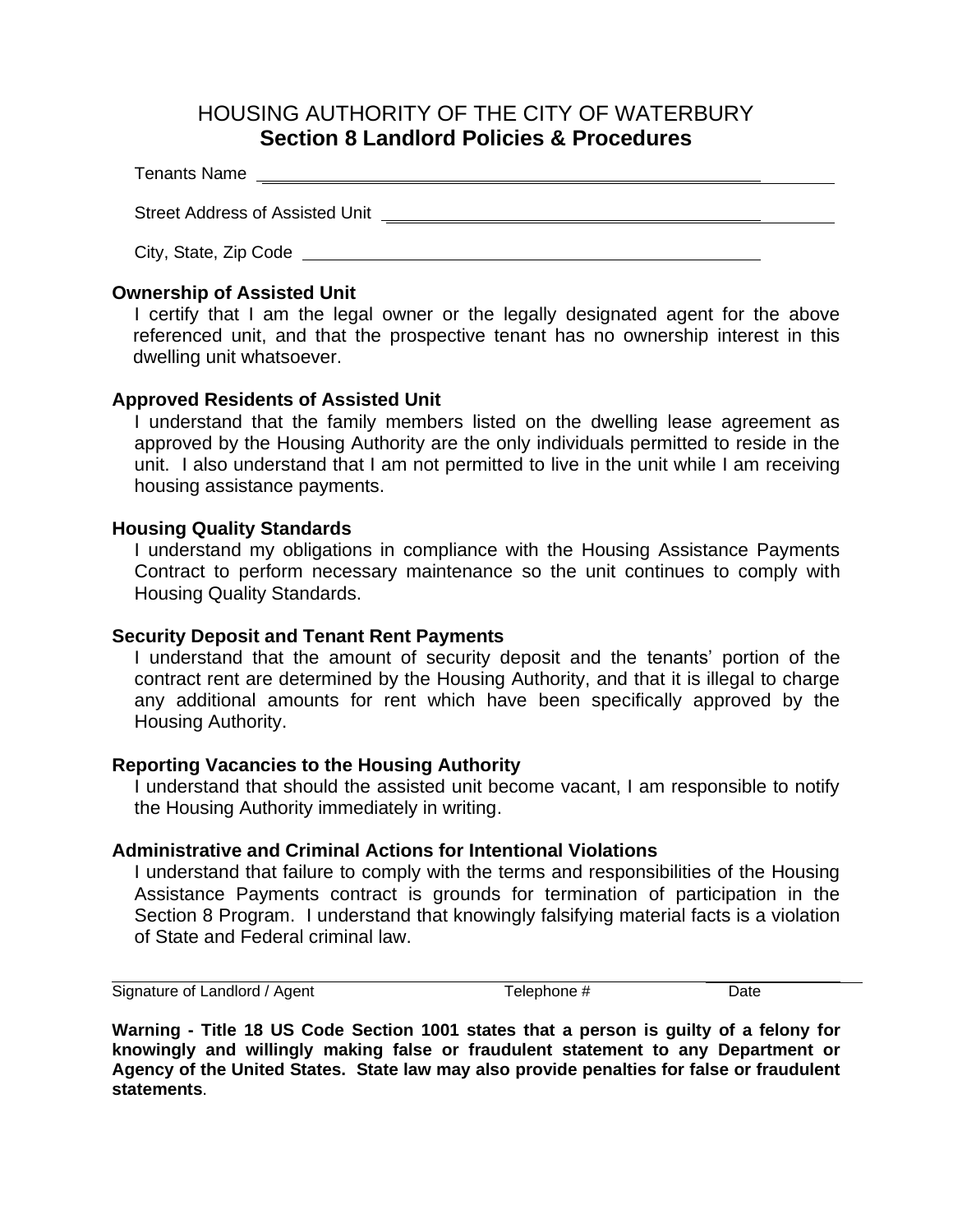# HOUSING AUTHORITY OF THE CITY OF WATERBURY Addendum to Lease

|                                           | I/We, New Owner Name enterpayment and the new owner(s) of the property                                                                                                                                                               |
|-------------------------------------------|--------------------------------------------------------------------------------------------------------------------------------------------------------------------------------------------------------------------------------------|
| located at _________                      | ______________________, effective ______________________________.                                                                                                                                                                    |
| Address of Unit                           |                                                                                                                                                                                                                                      |
|                                           | This form shall be considered an addendum to the lease between the former owner,                                                                                                                                                     |
|                                           | Name of Former Owner <b>Canal Community Community Community Community Community Community Community Community Community Community Community Community Community Community Community Community Community Community Community Comm</b> |
|                                           |                                                                                                                                                                                                                                      |
|                                           | a participant of the Section 8 Assistance Program, for the property stated above.                                                                                                                                                    |
|                                           |                                                                                                                                                                                                                                      |
|                                           | lease, addendum to lease, Section 8 HAP Contract and Section 8 Policies and Procedures                                                                                                                                               |
|                                           | which were signed by the former owner and current tenant. I / We are fully aware that                                                                                                                                                |
|                                           | when the tenant is to be annually recertified for assistance I / We will execute new leases,                                                                                                                                         |
| etc. if agreed upon by tenant and myself. |                                                                                                                                                                                                                                      |
|                                           |                                                                                                                                                                                                                                      |
|                                           | All other terms and conditions of the HAP Contract to be unaffected by the above noted                                                                                                                                               |
| revision.                                 |                                                                                                                                                                                                                                      |
|                                           |                                                                                                                                                                                                                                      |
|                                           |                                                                                                                                                                                                                                      |
|                                           |                                                                                                                                                                                                                                      |
|                                           |                                                                                                                                                                                                                                      |
|                                           |                                                                                                                                                                                                                                      |
|                                           | Social Security Number of New Owner                                                                                                                                                                                                  |
|                                           |                                                                                                                                                                                                                                      |
|                                           |                                                                                                                                                                                                                                      |
|                                           |                                                                                                                                                                                                                                      |
|                                           |                                                                                                                                                                                                                                      |
|                                           |                                                                                                                                                                                                                                      |